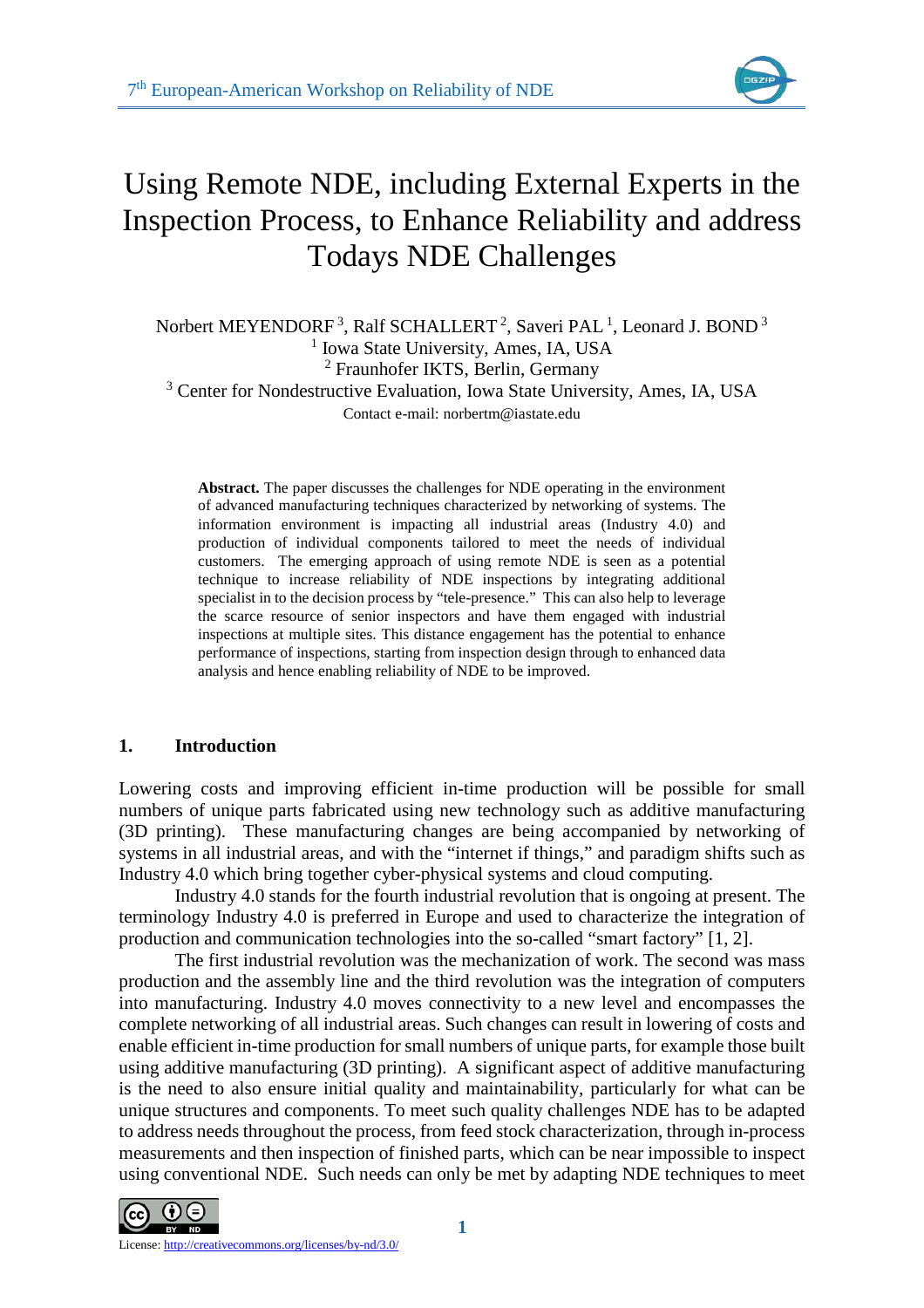the needs of the new manufacturing technologies, but also by introducing the capability of cyber systems into the inspection and maintenance processes.

Looking into the history of manufacturing it is seen that each industrial revolution has been accompanied by the introduction of new test, measurement and NDE methods However; it also results in new ways to implement and deploy established methods. The development of NDE can be understood and in four steps that are related to the changes that occur in an industrial revolution. With changes in manufacturing and processes it has been seen that an industrial revolution will also trigger an evolution if not a revolution of NDE technology needed to address the resulting new needs (Table 1).

| <b>Industrial</b> | 1 <sup>st</sup>                                                         | 2 <sup>nd</sup>                                                                                                                                                                  | 3rd                                                                                                                                                                                                                      | 4 <sup>th</sup>                                                                                                                                                                                                                                                            |
|-------------------|-------------------------------------------------------------------------|----------------------------------------------------------------------------------------------------------------------------------------------------------------------------------|--------------------------------------------------------------------------------------------------------------------------------------------------------------------------------------------------------------------------|----------------------------------------------------------------------------------------------------------------------------------------------------------------------------------------------------------------------------------------------------------------------------|
| <b>Revolution</b> |                                                                         |                                                                                                                                                                                  |                                                                                                                                                                                                                          |                                                                                                                                                                                                                                                                            |
|                   | Mechanization                                                           | <b>Mass Production</b>                                                                                                                                                           | Automating                                                                                                                                                                                                               | Cyber-physical systems                                                                                                                                                                                                                                                     |
|                   | Replacement of<br>muscle power                                          | Assembly lines<br><b>Electrical Energy</b>                                                                                                                                       | Electronic control and<br>data processing                                                                                                                                                                                | Learning and decision<br>making machines                                                                                                                                                                                                                                   |
|                   | Unique<br>components                                                    | <b>Identical</b><br>components                                                                                                                                                   | Multifunctional micro-<br>electronic systems                                                                                                                                                                             | Individual customer<br>tailored components                                                                                                                                                                                                                                 |
| <b>NDT/NDE</b>    | 1 <sup>st</sup>                                                         | 2 <sub>nd</sub>                                                                                                                                                                  | 3rd                                                                                                                                                                                                                      | 4 <sup>th</sup>                                                                                                                                                                                                                                                            |
|                   | Using human<br>senses<br>(Sight and<br>hearing)<br>Random<br>inspection | Enhancing<br>detectability for<br>instance for<br>surface breaking<br>cracks by human<br>senses<br>(LP, MP)<br>100% manual<br>inspection of<br>selected safety<br>relevant parts | Using physical effects,<br>radiation or energy<br>fields to detect defects,<br>measure material<br>properties<br>(RT, UT, ET)<br>Manual or automated<br>inspection<br>100% inspection of<br>large quantities of<br>parts | Use cyber-physical<br>systems (Internet of<br>things, Cloud<br>computing, Modelling)<br>(CT, PA, IR, THz)<br>Continuous monitoring<br>of manufacturing<br>processes or<br>components in service,<br>Large volume data files<br>(3D images), Modelling<br>NDE for everybody |

**Table 1**. Stages of industrial development and related NDT applications

### **2. Classic NDE Strategies and Reliability**

The science and technology that is now employed in NDE, and an increasing range of related endeavor's, has been developed over a period of much more than the 45 years of existence of the QNDE community [3]. Its roots go back to the activities that spawned NDT; the measurement components, which employ radiography, followed from the discovery of X-rays in 1895 by Wilhelm Roentgen. Ultrasonics had its roots in physical acoustics and SONAR from about 1912, and many millennia earlier in "tap" testing for pottery condition assessment and in electromagnetic methods for NDT. These can be traced back to work in the 1880's.

The needs for applications of NDT received a real boost during World War II, and its use grew further in the post-war period, but it remained a workmanship standard and a tool for use in periodic testing. In the 1960's and into the early 1970s, there was a growing fundamental understanding of the significance of flaws in metal structures and their subsequent impact on performance. This was, in part, driven by the desire for safety with the emergence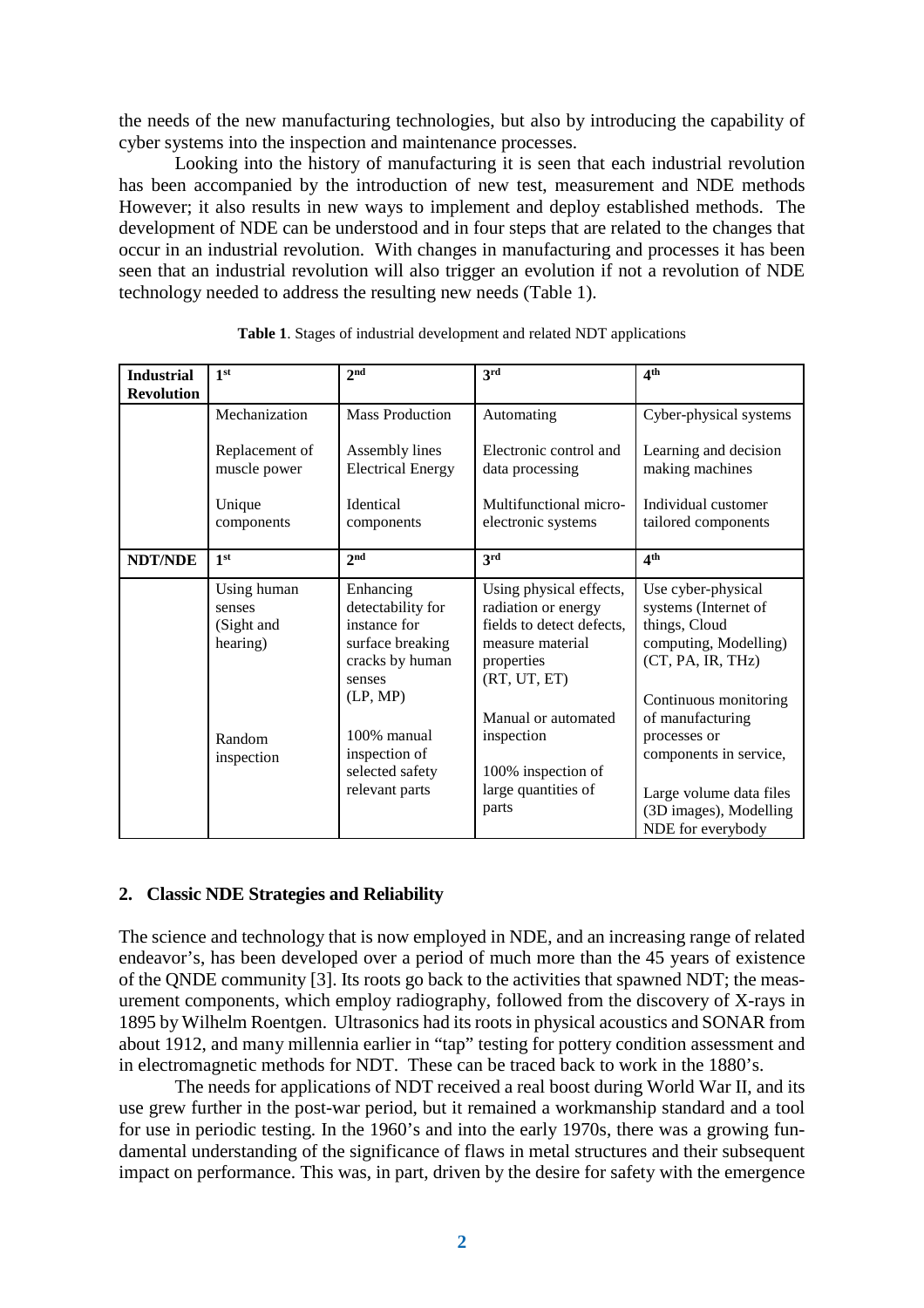and utilization of high-cost, high-risk technologies in defense systems and in the civilian aerospace and energy communities, including nuclear power.

It was also becoming clear that there was a need to better understand the significance of defects, in terms of component life, the potential which they had to cause failure and the statistical performance capabilities of both inspectors and inspection methods. A science base for the theory and measurement of materials characterization, including the use of accelerated aging programs, began to be developed. It was increasingly seen that the capabilities of then available nondestructive testing (NDT) were limited, and that there was a *lack of an adequate science base for NDT to become a quantitative science*. It was also seen to be necessary to improve the understanding of the science for interrogating energy-material interactions on which reliability of inspection is based. There followed the desire to better relate types and size of defects to their structural significance, under structural integrity, and to quantify NDT performance with probability of detection (POD) and ultimately implement risk-based reliability assessments [4, 5].

Several major research programs were initiated to provide the required science base, including one that considered the development of what was named *quantitative nondestructive evaluation (QNDE),* which sought to meet the needs of the aerospace community. Examples of developments included, in Germany, the establishment of the Fraunhofer Institut für Zerstörungsfreie Prüfverfahren [Nondestructive Testing] (IZFP) in Saarbrucken, in the United Kingdom (UK) it was the U.K. Atomic Energy Authority (UKAEA), Harwell NDT Center, which initially looked at nuclear needs and the British Gas programs for pipeline inspection. These activities all largely followed the growth of high technology energy (principally nuclear, and then off shore oil and gas), aero-space and defense systems [3, 4, 5].

NDE has tended to be driven by failures in systems, such as the early de Havilland DH 106 (Comet) crashes, the Aloha airline crash (1988) and the United, Sioux City, Iowa, crash (1989), together with corresponding events in other industries, but it is more than just a tool to improve safety. It is an enabler for understanding and characterizing materials on the engineering scale, it is a bridge that connects the insights of "slice and dice" for materials examination in the laboratory to inspection at manufacture, during fabrication/integration, installation and during service. It can be an integral part of the design and optimization of the life cycle, which can guide materials selection, contribute to setting performance boundaries and impact energy utilization [3, 4, 5].

NDE science continues to seek to understand the physical mechanism of nondestructive inspection methods, mostly implemented using isolated systems usually not capable of communicating and exchanging data with other production devices and units in the facility. Opportunities now exist for a next step forward that can be truly transformational.

Everybody is familiar with cellphones and tablet computers making the world's knowledge and a large amount of data available to anybody at any time and place. These systems can operate with diverse arrays of sensors. Additional components can be purchased with the potential to perform NDE tasks. Most of this capability has been created or even re-invented without the community being aware that this is a field of activity known as NDE. How can this new technology impact NDE?

Classical NDE strategies are based on experience gained through making repeated measurements on similar objects and understanding defects types and the responses they produce using sensors and instruments. Determination of a probability of detection (PoD) is most useful for assessing inspection of larger numbers of similar objects. The need to address quality assurance and maintainability for unique structures and components, such as those increasingly produced by additive manufacturing, is an increasingly important challenge.

There seems to be an opportunity for a *Paradigm Shift in Industrial Quality Management and NDE*. A change as significant or even more significant as the move from NDT to the more science based NDE. Classic quality concepts are based on established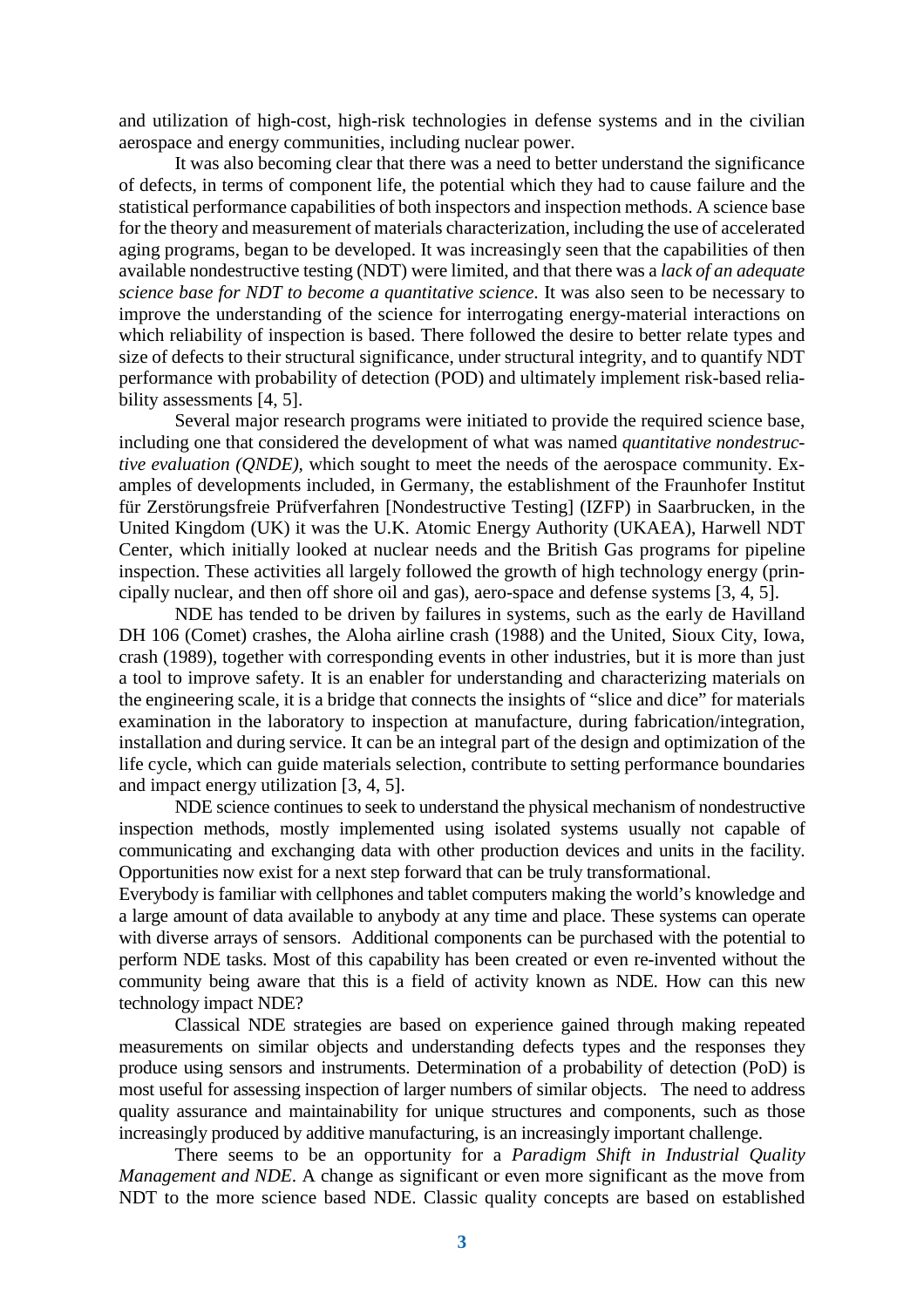optimized process chains, statistical process control and statistic quality planning (Six Sigma) and validation through destructive testing of random samples.

Advanced manufacturing is seeking to enable production "on demand" – customer configured additive and classical fabrication technologies in combination with a new paradigm of quality assurance and integrated intelligence [6]. In a recent Frost and Sullivan [7] report the author makes various predictions:

- The current business model for NDT inspection services is increasingly coming under threat and will change over the next few years.
- While historically innovation has been incremental in the NDT industry, going forward the model will be disruptive innovation.
- Organizations need to adapt and embrace the disruptive business ecosystem to be relevant in 10 years time.

NDE needs to look at how best to enable inspection of complex and unique components and make the ability and experience of the senior inspector (Level 3) locally available. This might be able to happen in conjunction with modelling capabilities when for example performing ultrasonic inspection and interpretation of results.

## **3. Market Available Communication Tool to be Used for Inspections**

Using new technologies to enable a "tele-presence" gives the potential to transform and improve the inspection process. Today's IT has the potential to allows remotely controlling of an inspection, even form another continent, and including the competence of the most experienced inspectors in decision-making. This can be supported by modelling of the inspection process and new approaches to data recording such as CT with X-ray and full matrix capture for ultrasonics. These data can then be analysed and results, such as defect locations and characteristics added to analysis and life estimation tools.

For the young generation (unfortunately a generation that is not much involved in NDE jobs today) this new approach to IT and data is self-evident and they perform tasks using multimedia devices, communication and connectivity with virtuosity. Merging the highly specialized knowledge of the NDE techniques with today's IT technology, such as:

- Internet of Things,
- Cellphones and tablets,
- Data Clouds,
- Low cost miniaturized sensor systems and cameras,
- Effective modelling of NDE techniques

has the potential to prepare NDE for the challenges of Industry 4.0 and make NDE attractive as an area of endeavour for the young generation.

As a benefit the ability to utilize NDE techniques will become affordable for everybody and product inspection at home can become an additional component of monitoring the life cycle of a product.

Conventional internet tools like Skype and Splashtop Remote access can be used to communicate between inspectors and allow remote connection and interaction form an external PC combined with NDE hardware, such as that shown in Figure 1. This NDE hardware it can be used with a PC or laptop as human interface. An example is the PCUS system form Fraunhofer IKTS in combination with a helmet camera or camera glasses.

In demonstrations of remote NDE between continents Splashtop was used for the remote access to the UT device and a parallel Skype channel was available simultaneously at the some devices for communication. Figure 2 depicts the concept.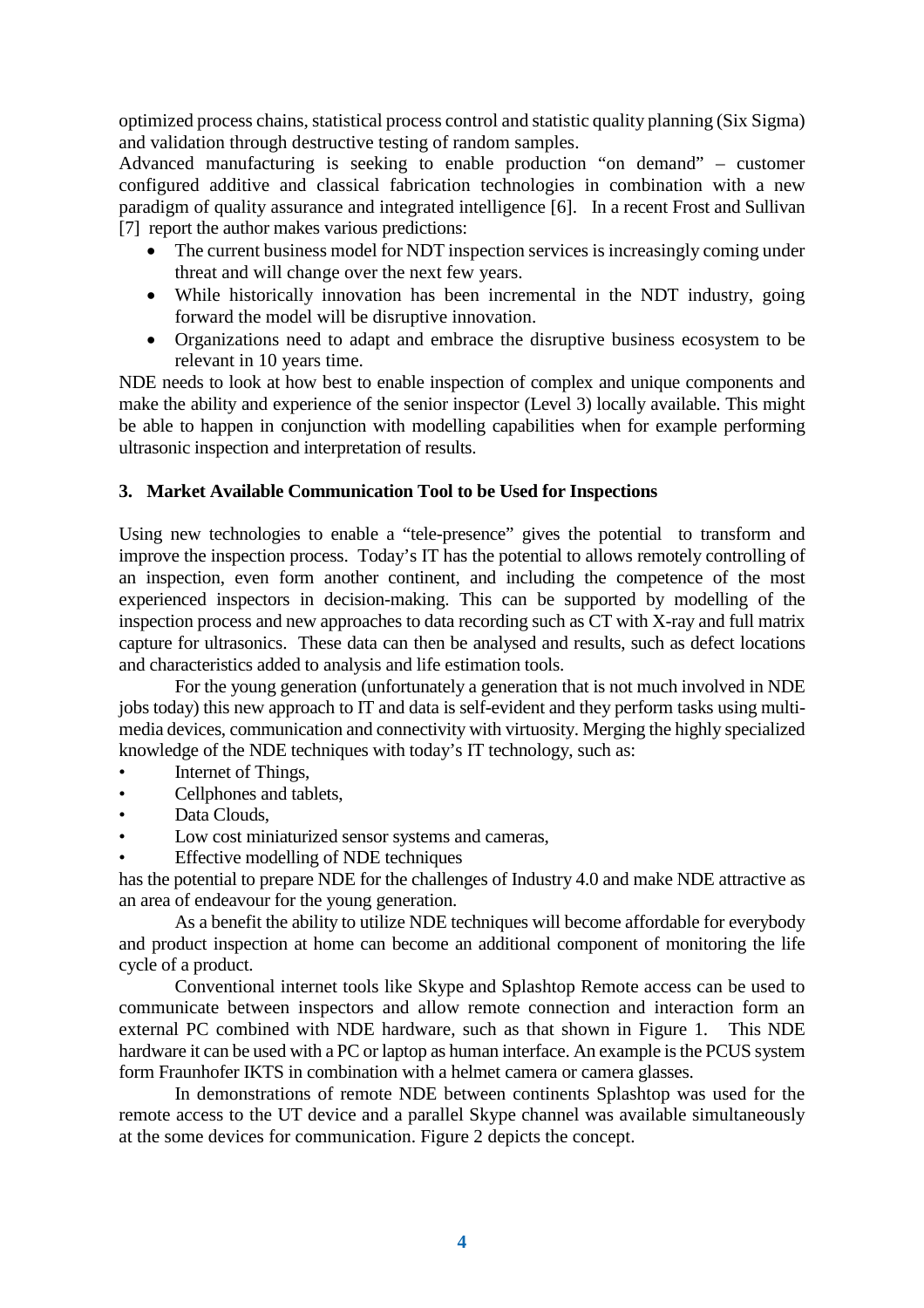





PCUS-pro PA

**Figure 1**. Hardware for Remote NDE



**Figure 2.** Concept for Remote NDE

# **4. A new Way of Performing NDE Inspections**

NDE can provide a lot of useful (or useless) data regarding a structure, loading conditions, and health of a material or component. However, it is very unlikely that only by processing of NDE data and combining this with modelling reliable life predictions for aging components will be successful. This is due to the complexity of design, material structure, and real world loading conditions (combines mechanical, thermal, chemical…). After decades of research worldwide we don't have widely and reliable applicable solutions for many complex metallic components. For composites the situation is even more complex and challenging. A more demanding case will be for items created using additive manufacturing, where uncertainties in the printing process and the resulting microstructure arise. We need a new way of thinking in NDE.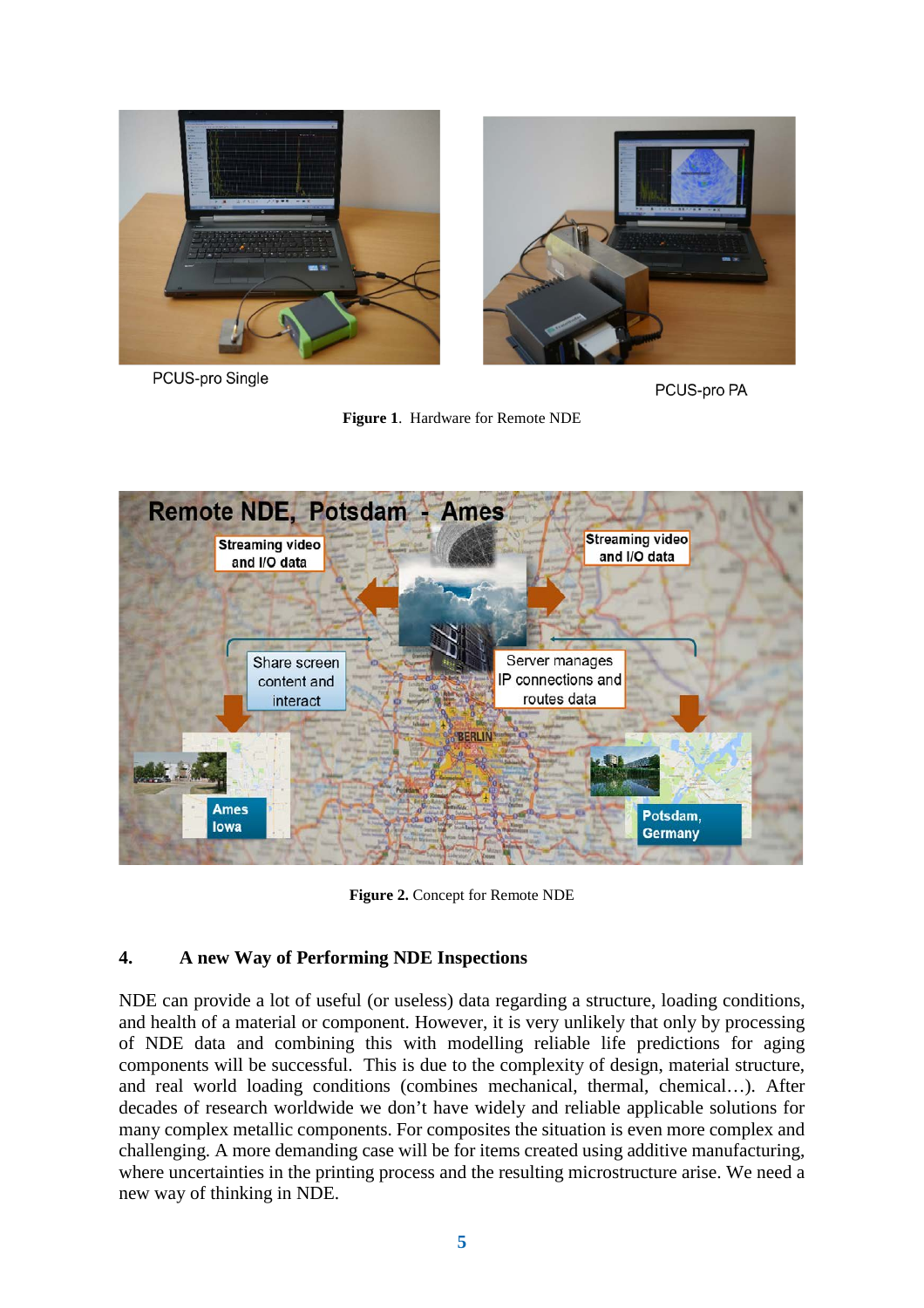The traditional NDE philosophy is:

- One component,
- One inspector,
- One instrument.
- Decisions based on rules and standards.

This will not satisfy future challenges where we theoretically can print complete aircraft engines and every part can be unique. We should learn from medicine where doctors are always challenged by the complexity of the health, and sickness, condition of humans. One possible way where NDE could learn from medicine is set out in Figure 3, and it appears that such an approach could help NDE to be successful in the future.



**Figure 3**. Learning from Medicine [5]

Today's IT technology provides us with excellent measurement tools, affordable, simple to handle, and high performance that can be accessed from everywhere, but there is a need to know what data are needed and how they should be analysed. The Internet gives the opportunity to enable engaging specialists in a worldwide NDE network to discuss results and contribute to decisions as shown above. The challenge is most likely to be how to identify and access the right person. Powerful modelling tools make us believe that we can understand everything, but todays modelling is always based on simplifications and assumptions which are needed to create algorithms.

What we need to face future challenges in a world of composites, 3D printed components, smart structures and materials, and infinite data and information is a "Machine Doctor" who is an NDE expert and also understands materials structure and properties, design concepts and service conditions. This person is a NDE Engineer who has the combination of knowledge needed to select the most efficient diagnostic (NDE) method for a part or system and who can make a final decision about the structures health. Indeed this will raise the significance of the human factor in the analysis process. However, for such complex tasks as inspection of individual complex components adding the specialist that might be able to participate from a distance may become critical, particularly given aging issues in the NDE and wider engineering workforce. This remote connection may be the only way to provide access to the specialist in the future.